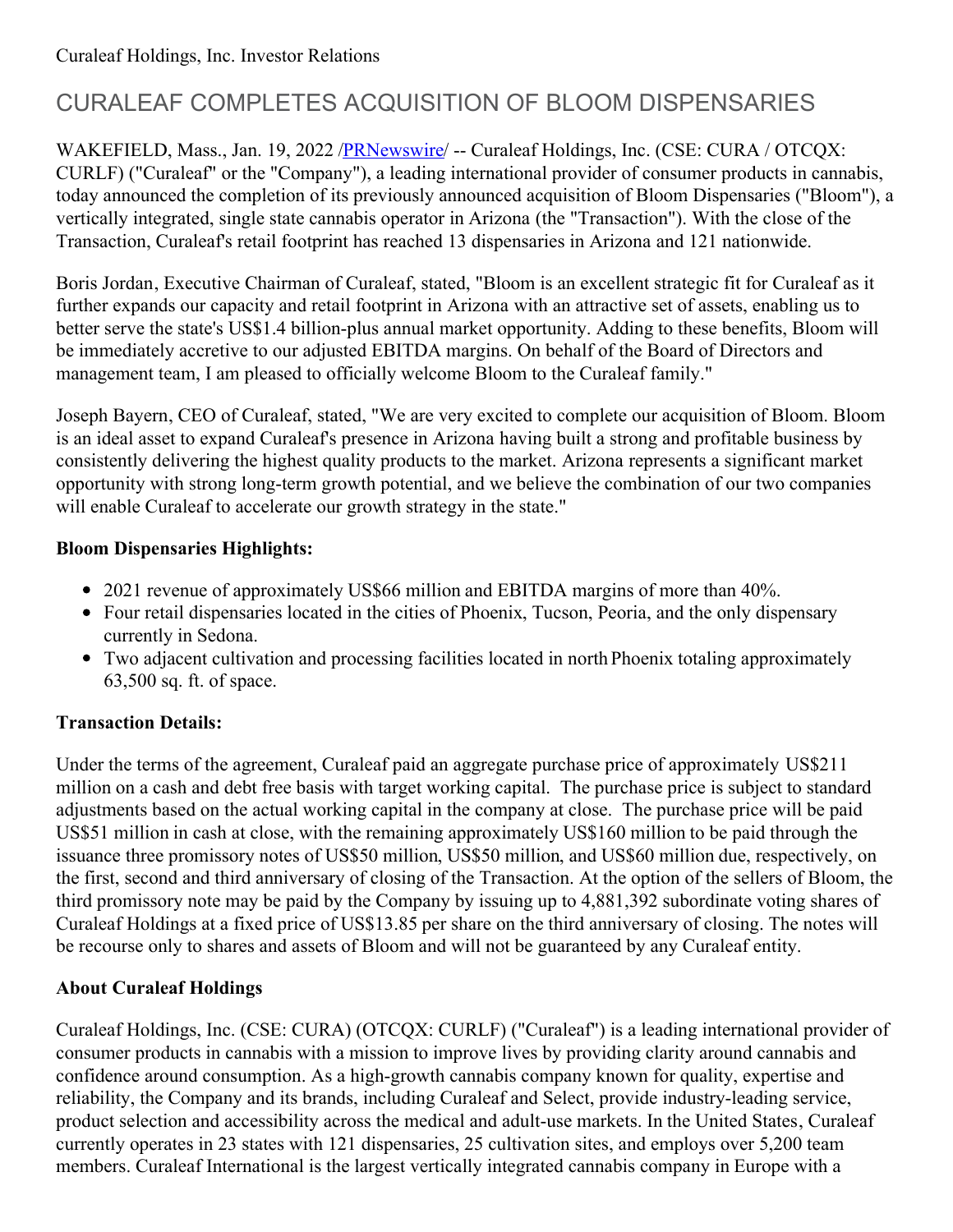unique supply and distribution network throughout the European market, bringing together pioneering science and research with cutting-edge cultivation, extraction and production. Curaleaf is listed on the Canadian Securities Exchange under the symbol CURA and trades on the OTCQX market under the symbol CURLF. For more information, please visit <https://ir.curaleaf.com>.

**Curaleaf IR Twitter Account:** [https://twitter.com/Curaleaf\\_IR](https://c212.net/c/link/?t=0&l=en&o=3417515-1&h=1633778920&u=https%3A%2F%2Ftwitter.com%2FCuraleaf_IR&a=https%3A%2F%2Ftwitter.com%2FCuraleaf_IR) **Investor Toolkit:** [https://ir.curaleaf.com/investor-toolkit](https://c212.net/c/link/?t=0&l=en&o=3417515-1&h=2686012906&u=https%3A%2F%2Fir.curaleaf.com%2Finvestor-toolkit&a=https%3A%2F%2Fir.curaleaf.com%2Finvestor-toolkit) **Investor Relations Website:** [https://ir.curaleaf.com/](https://c212.net/c/link/?t=0&l=en&o=3417515-1&h=3557292152&u=https%3A%2F%2Fir.curaleaf.com%2F&a=https%3A%2F%2Fir.curaleaf.com%2F)

#### **Forward Looking Statements**

This media advisory contains forward–looking statements and forward–looking information within the meaning of applicable securities laws. These statements relate to future events or future performance. All statements other than statements of historical fact may be forward–looking statements or information. Generally, forward-looking statements and information may be identified by the use of forward-looking terminology such as "plans", "expects", "proposed", "is expected", "intends", "anticipates", or "believes", or variations of such words and phrases, or by the use of words or phrases which state that certain actions, events or results may, could, would, or might occur or be achieved. More particularly and without limitation, this news release contains forward–looking statements and information concerning the completion of the acquisition of Bloom Companies ("Bloom") and its impacts on the combined business of Curaleaf and Bloom, and the accretive nature of the acquisition of Bloom to Curaleaf's EBITDA margins. Such forwardlooking statements and information reflect management's current beliefs and are based on assumptions made by and information currently available to the company with respect to the matter described in this new release. Forward-looking statements involve risks and uncertainties, which are based on current expectations as of the date of this release and subject to known and unknown risks and uncertainties that could cause actual results to differ materially from those expressed or implied by such statements, including, amongst other risk factors, the ability of Curaleaf to successfully complete the acquisition of Bloom and successfully integrate the business of Bloom and their respective corporate cultures; the potential delays or failures to receive required regulatory approvals; and the risks that actual financial results of Bloom will not meet expectations. Additional information about these assumptions and risks and uncertainties is contained under "Risk Factors and Uncertainties" in the Company's latest annual information form filed April 28, 2021, which is available under the Company's SEDAR profile at http://www.sedar.com, and in other filings that the Company has made and may make with applicable securities authorities in the future. Forward-looking statements contained herein are made only as to the date of this press release and we undertake no obligation to update or revise any forward-looking statements whether as a result of new information, future events or otherwise, except as required by law. We caution investors not to place considerable reliance on the forwardlooking statements contained in this press release. The Canadian Securities Exchange has not reviewed, approved or disapproved the content of this news release.

Investor Contact: Curaleaf Holdings, Inc. Carlos Madrazo, SVP Head of IR & Capital Markets [IR@curaleaf.com](mailto:IR@curaleaf.com)

Media Contact: Curaleaf Holdings, Inc. Tracy Brady, VP Corporate Communications [Media@curaleaf.com](mailto:Media@curaleaf.com)